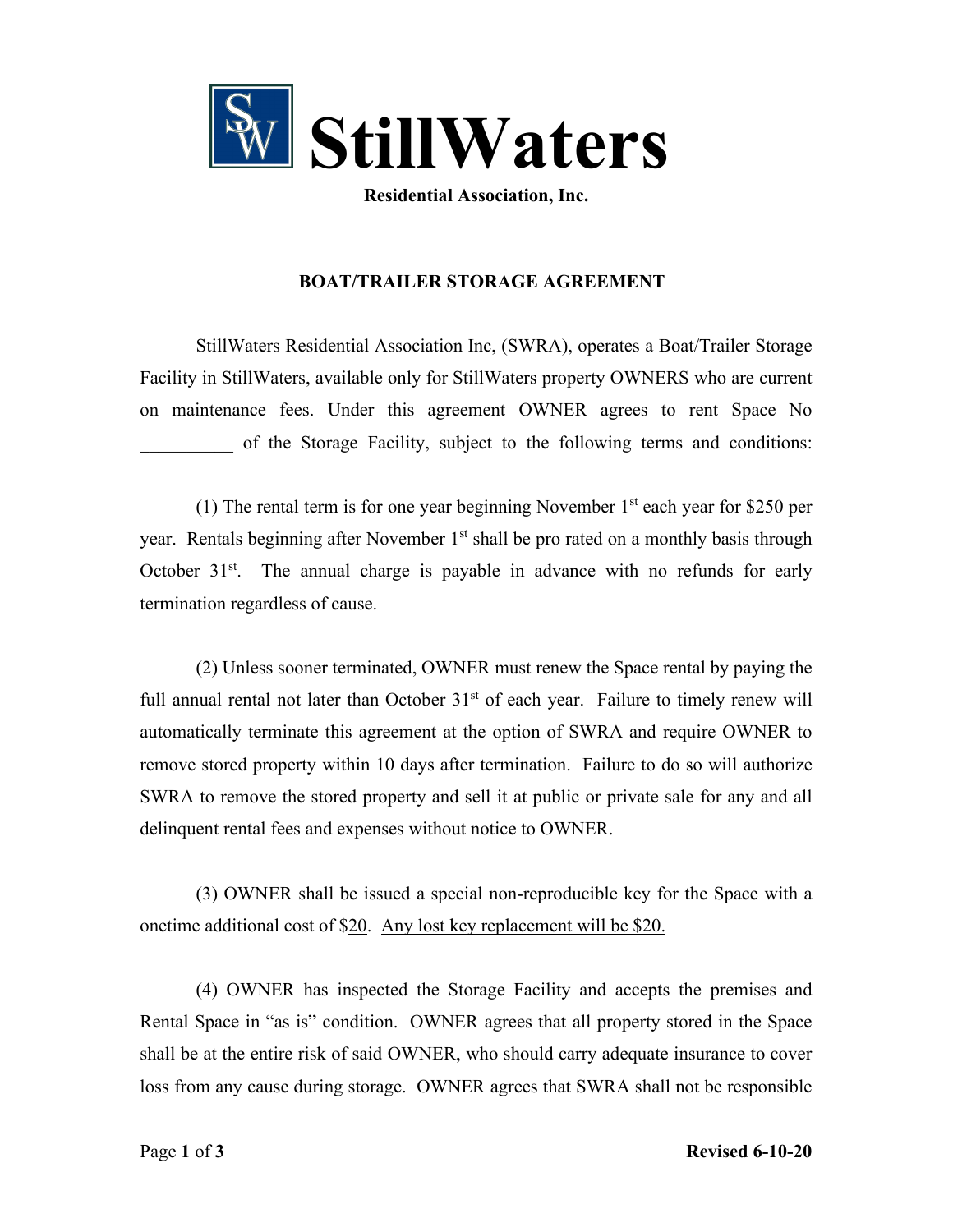in any way for loss of damage to stored property from any cause, including but not limited to theft, vandalism, fire, windstorm or any act of God or for any and all claims of negligence committed by SWRA or other tenants of the Storage Facility.

 (5) OWNER agrees not to use Storage facility for any illegal or immoral purpose or to store any dangerous liquids or explosives. OWNER further agrees that property stored under this agreement will not constitute a nuisance to other tenants.

 (6) SWRA reserves the right to terminate this agreement at any time at its discretion provided OWNER is given thirty days written notice.

| SWRA<br>(sign)<br>OWNER<br>(sign)<br>(Print)<br>Telephones: |      | IN WITNESS WHERE OF, the parties have signed this agreement this ______ day |  |
|-------------------------------------------------------------|------|-----------------------------------------------------------------------------|--|
|                                                             |      |                                                                             |  |
|                                                             |      |                                                                             |  |
|                                                             |      |                                                                             |  |
|                                                             |      |                                                                             |  |
|                                                             |      |                                                                             |  |
|                                                             |      |                                                                             |  |
|                                                             |      |                                                                             |  |
|                                                             |      |                                                                             |  |
|                                                             |      |                                                                             |  |
|                                                             |      |                                                                             |  |
|                                                             |      |                                                                             |  |
|                                                             |      |                                                                             |  |
|                                                             |      |                                                                             |  |
|                                                             | Home |                                                                             |  |
|                                                             |      |                                                                             |  |
|                                                             |      |                                                                             |  |